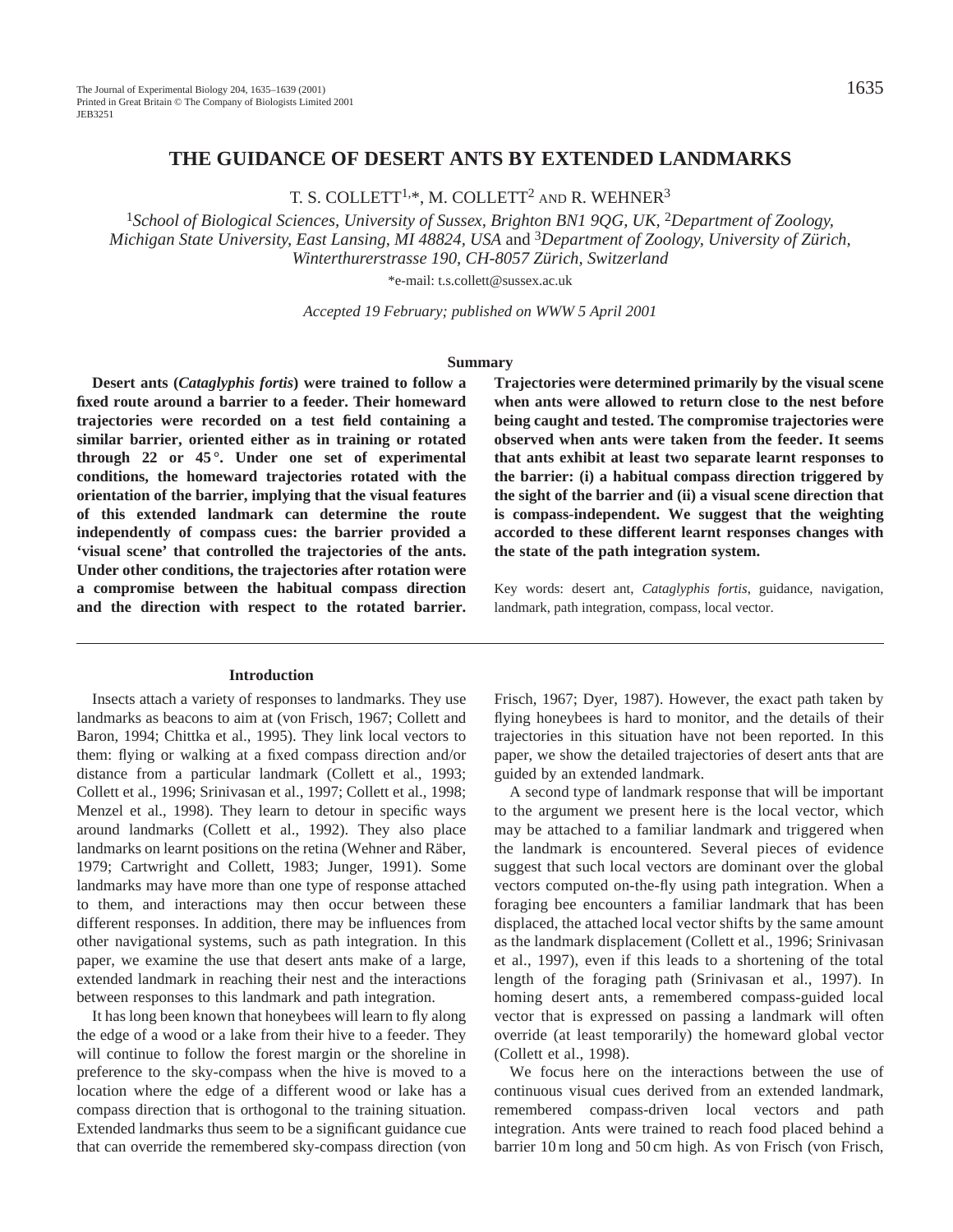# 1636 T. S. COLLETT, M. COLLETT AND R. WEHNER

1967) did in his experiments with honeybees, we rotated the barrier to set up a conflict between visual and compass-based guidance cues. Homeward trajectories were recorded both from ants that were taken from the feeder and from ants that were allowed to return to the vicinity of the nest before being tested. We could thus examine the homeward paths of ants with their path integration system in two very different states. With ants caught at the feeder, the global vector at the release site has the compass bearing of the direction between the food site and the nest. With ants caught near the nest, the global vector due to path integration is close to zero on capture. It remains at zero at the release site and will point back towards the site when the ant walks away. We find that the way in which ants resolve the conflict between visual and compass cues depends upon the state of the global vector.

### **Materials and methods**

We worked with desert ants from a single nest of *Cataglyphis fortis* during June 1997 in Mahares, Tunisia. The experimental site was a large flat area of sand a few kilometres east of the town that has been used for similar work over the past 30 years (e.g. Wehner, 1970). A 50 cm high, 10 m long barrier made of dark cloth and supported by tent poles driven into the sand was erected 6 m east of the nest. This was the most prominent object in the field of view of the ants and it was larger than landmarks commonly encountered on that terrain. A feeding site, where watermelon could be collected, was established 6 m further east of the barrier (Fig. 1A). Ants were trained to the feeder around the south side of the barrier and they tended to follow the same homeward route, taking the shorter detour.

The homeward paths of individual ants were recorded as they returned to the nest from the feeder. We also caught ants either at the feeder while they were on the melon or on their return, when they were close to the nest, and released them with a biscuit crumb at one of two sites on the eastern side of the barrier. More extensive data were collected on a testing area 300 m to the south where a second 10 m barrier was erected. Ants were taken from the training area, either from the feeder or on their return when they were close to the nest, and released on the test ground near to the test barrier. The paths of the ants were recorded until they began to search (Wehner and Srinivasan, 1981). In some tests, this barrier was oriented north–south as in training. In other tests it was rotated clockwise by 22 or  $45^{\circ}$  from the training orientation (see Fig. 2).

We used the traditional method of recording trajectories (e.g. Wehner and Srinivasan, 1981): a grid of 1 m squares was painted on the sand, and the path of the ant over this grid was transcribed onto 1 cm squared paper. The paths were later digitised. The best-fitting line to a trajectory was computed by the method of principal axes (see page 586 in Sokal and Rolf, 1995). All the trajectories recorded on the test field are shown in the figures. However, the statistical analysis excludes trajectories that were shorter than 3 m. Circular statistics were



Fig. 1. Homeward paths of ants detouring around a familiar barrier to reach their nest. (A) Uninterrupted paths of ants from a familiar feeder to the nest. (B) Trajectories of ants taken from the feeder to a point 2 m to the east and 2 m to the north of the southern tip of the barrier. (C) Trajectories of ants allowed to return to within 1 m of the nest before being captured and replaced at the feeder. In this and subsequent figures, the barrier is shown by the thickened vertical line. Ne and F indicate nest and feeder respectively. The spacing between grid lines is 1 m. N, north.

used as prescribed by Batschelet (Batschelet, 1981). Directions are measured clockwise with respect to the line connecting the southern end of the barrier to the nest.

#### **Results**

#### *Trajectories to the nest*

Fig. 1A shows sample trajectories, recorded on the training area, of ants returning from the feeder to the nest. In some cases, on leaving the feeder, the ant aimed for the end of the barrier and, after passing it, turned towards the nest. In other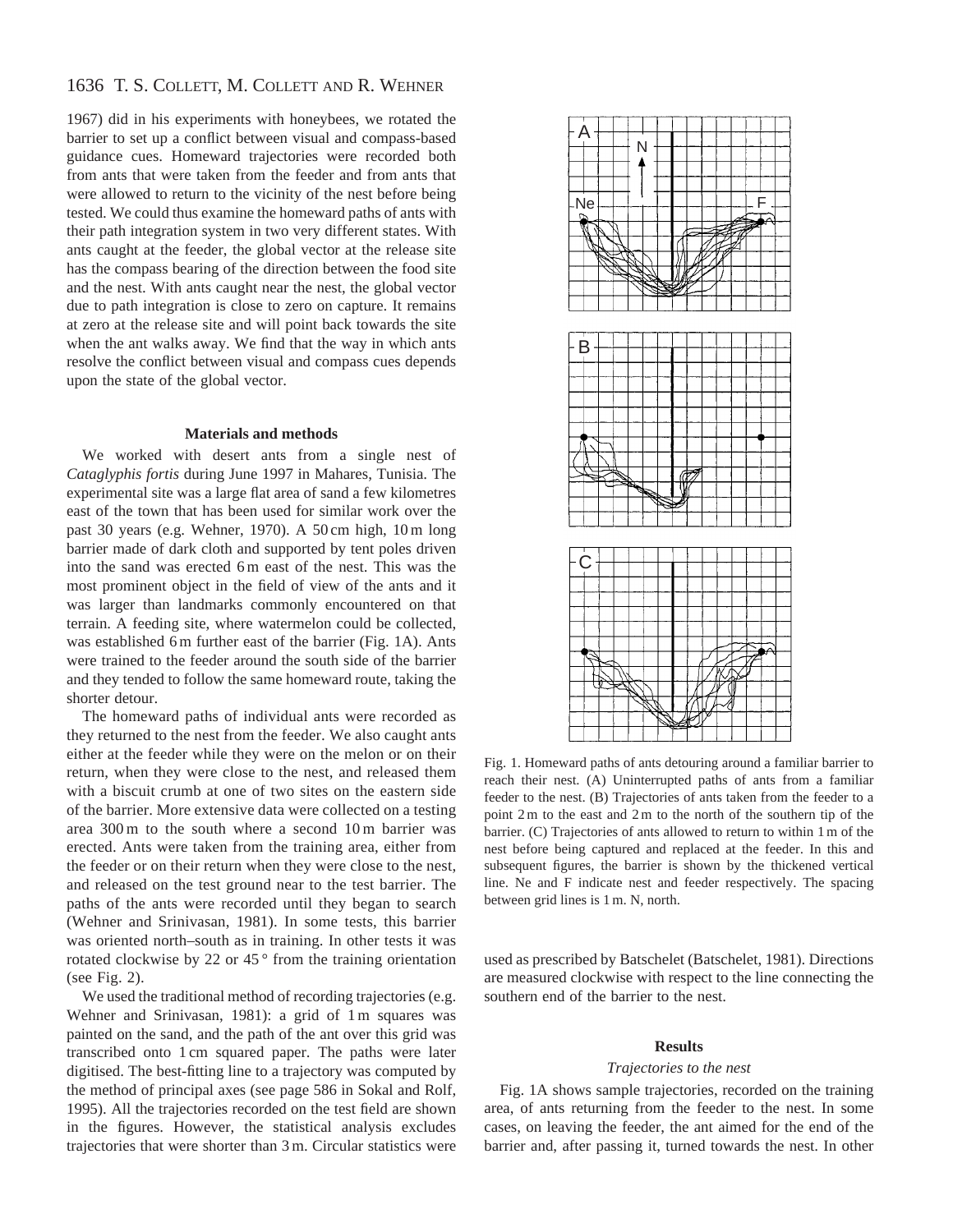cases, the ant appeared to be guided by path integration. It made for the middle of the barrier, then walked along it, and aimed for the nest when it reached the end. Some ants were less cooperative and climbed over the barrier instead of detouring round it (not shown). For those ants that returned around the barrier, the mean direction of their path over the first 3 m after the barrier was −5.1±11.28 ° (mean ± S.D., *N*=11) from the direction between the end of the barrier and the nest.

The initial direction of the path after the barrier was very similar in ants that were carried from the feeder and released at a point 2 m north and 2 m east of the southern end of the barrier (−7.6±4.88 °, mean ± S.D., *N*=6, Fig. 1B). When the ant reached the end of the barrier from this starting point, the direction of the vector derived from path integration (the global vector) was calculated to be approximately 12 ° less than when starting from the feeder. This predicted difference in direction was not reflected in the trajectories of the ants, suggesting that this phase of their route is a learnt response to the barrier itself. It could be either a local vector that has been associated with the barrier or a direct response to visual features of the barrier.

The supposition that a learnt response is being observed gains support from the direction of the trajectories of ants that have been allowed to return almost to the nest. On their subsequent release at the feeding site, their global vector has the same value that it had at the nest. Nonetheless, the ants followed routes similar to those of ants caught at the feeder (Fig. 1C, c.f. Wehner et al., 1996). The mean direction of their paths after rounding the barrier was  $9.5\pm4.98^{\circ}$  (mean  $\pm$  s.D., *N*=6), whereas, had they followed instructions from path integration, they would have returned to the feeder. Firm conclusions about the controlling

action of the barrier itself cannot be drawn from such results because of the possible influence of other landmarks, and we turn to data collected on the test ground.

## *The trajectories of ants caught near the nest are driven by visual features of the barrier*

Ants returning home after feeding were caught near to the nest and released on the test ground close to a barrier of the same dimensions and orientation as that on the training ground. Fig. 2A shows the trajectories from the end of the barrier. The mean direction of the trajectories shown in the circular histogram below the tracks differs by  $4.65\pm8.48$  ° (mean  $\pm$  s.D., *N*=11) from the direction of the line connecting the end of the barrier to the nest.

With the barrier rotated either 22 or  $45^{\circ}$  towards the feeder, the trajectories rotated by almost the same amount (Fig. 2B,C). Rotating the barrier through 22 ° caused a 21 ° rotation of the mean direction to  $25.65 \pm 6.01$  ° (mean  $\pm$  s.D., *N*=9). Rotating the barrier through 45 $^{\circ}$  caused a 37 $^{\circ}$  rotation to 41.67 $\pm$ 10.03 $^{\circ}$ (mean  $\pm$  s.D.,  $N=28$ ). These two rotated directions differ significantly from each other (Watson–Williams test, *P*<0.001,  $F_{1,35}=20.05$ ) and from the mean direction without rotation (0 *versus* 22 °, Watson–Williams test, *P*<0.001, *F*1,18=36.1).

If the trajectories from the three conditions are superimposed, they are widely dispersed, with a mean direction that differs by  $30.29 \pm 17.51$  ° (mean  $\pm$  s.p., N=48) from the trained compass direction between the barrier and nest (Fig. 3A). If, however, the trajectories are aligned so as to superimpose the rotated barriers, the trajectories form a single narrow cluster with a mean direction of  $-0.81\pm9.76$ °

Fig. 2. Homeward paths of ants caught near the nest (as in Fig. 1C) and then carried to a point on the test field close to the end of the barrier. Paths are shown beginning where the ants are in line with barrier. (A) Barrier oriented as in training; (B) barrier rotated clockwise through  $22^\circ$ ; (C) barrier rotated clockwise through 45 °. In this and the remaining figures, the circular histogram below each set of trajectories shows the direction of each trajectory that was 3 m or longer, with the mean direction of the trajectories being drawn as a radius. Here, and in Fig. 4, the filled triangles show the direction of the nest from the end of the barrier and the open triangle shows the bearing of that direction plus the angle through which the barrier was rotated. N, north.

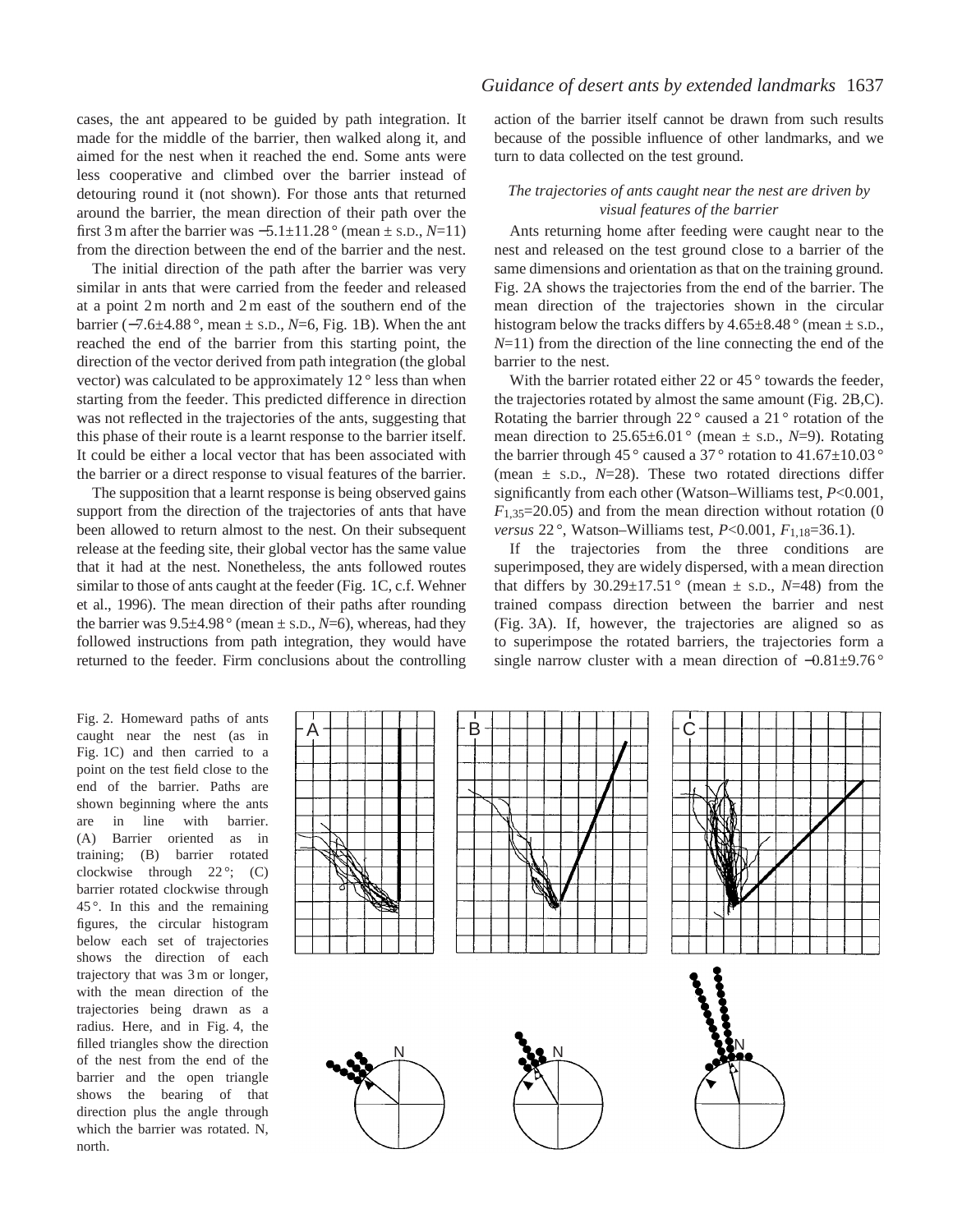# 1638 T. S. COLLETT, M. COLLETT AND R. WEHNER

(mean  $\pm$  s.D.,  $N=48$ ) from the trained angle between the barrier and nest (Fig. 3B). The dispersion of these trajectories is significantly less than when the same trajectories are superimposed without rotation  $(P<0.01, F<sub>47,47</sub>=5)$ . The conclusion from these tests is that trajectory direction depends principally on the orientation of the visual scene provided by the barrier and is little influenced by the sky-compass.

## *The directions of trajectories of ants caught at the feeder are controlled both by compass information and by visual features of the barrier*

Ants taken from the feeder to the test ground behaved differently from those taken near the nest. Their trajectories followed the rotation of the barrier less closely. With the barrier rotated through 22 ° (Fig. 4A), the mean trajectory direction was 8.01 $\pm$ 6.71° (mean  $\pm$  s.D., N=21). With a 45° rotation of the barrier (Fig. 4B), the mean trajectory direction was only rotated to  $16.58 \pm 12.07$  ° (mean ± S.D., *N*=24). Although the direction of the trajectories with a  $45^{\circ}$  rotation was greater than those with a  $22^\circ$  rotation (Watson–Williams test,  $P<0.01$ ,  $F<sub>1.43</sub>=8.15$ , the difference between the two sets of trajectories  $(8.57°)$  was significantly less than the 23 ° difference in barrier positions (*t*=5.035, d.f.=43, *P*<0.001). We conclude that the paths of ants taken from the feeder are governed by two competing sets of control signals: one stemming from the remembered visual scene provided by the barrier and the other from compass cues.

#### **Discussion**

The major finding of this paper is that, under certain conditions, the visual scene that is provided by an extended landmark controls the direction of the trajectory of the ant with little or no contribution from the sky-compass. Under other conditions, the direction appears to be a compromise between the directions specified by the visual scene and by the sky-compass. Two questions arise from these findings. First, what is the navigational strategy using compass cues that competes with guidance by the visual scene? Second, why should this second strategy be suppressed by the visual scene in one situation, but play a major role in another?

Two navigational systems operate using compass cues and both could influence the path of ants displaced from the feeder. A defined compass direction would be seen either if the ant were to follow commands from its path integration system or if the ant were to perform a local vector that is triggered by the sight of the barrier. Earlier evidence that local vectors often suppress the output of the path integration system suggests that



Fig. 3. Trajectories from Fig. 2 superimposed. (A) Superimposition without rotation. The filled triangle shows the direction of the nest from the end of the barrier. (B) Trajectories rotated by 0, 22 or 45 $\degree$  so as to align the barriers. The open triangle shows the predicted direction assuming that the trajectories are controlled by visual cues from the barrier. N, north.



Fig. 4. Homeward paths of ants caught at the feeder and taken to a point on the test field close to the end of the barrier. (A) Barrier rotated clockwise through  $22^{\circ}$ ; (B) barrier rotated through clockwise 45 °. For further details, see Fig. 3. N, north.